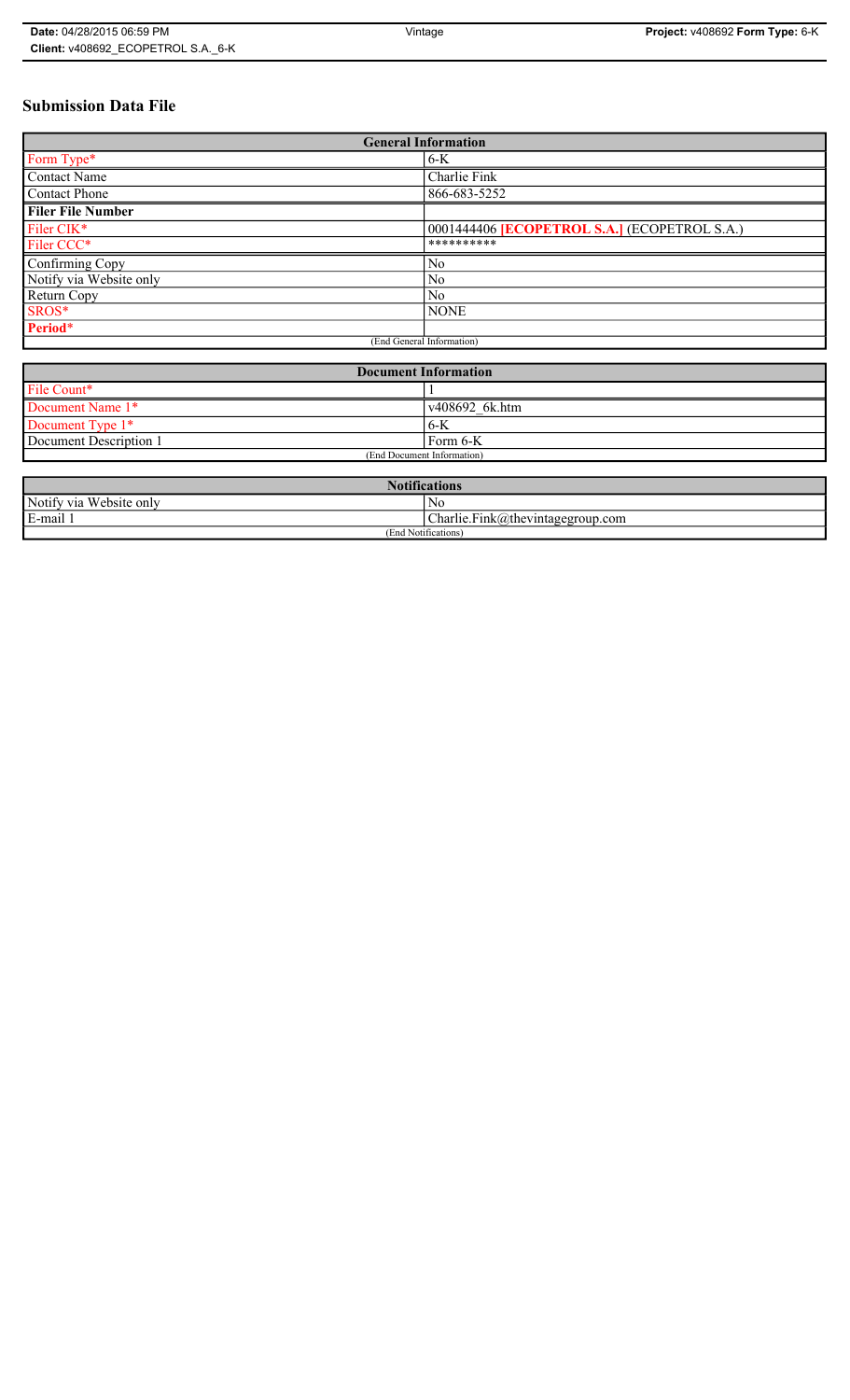#### **UNITED STATES SECURITIES AND EXCHANGE COMMISSION Washington, D.C. 20549**

#### **FORM 6-K**

### **REPORT OF FOREIGN PRIVATE ISSUER PURSUANT TO RULE 13a-16 OR 15d-16 UNDER THE SECURITIES EXCHANGE ACT OF 1934**

For the month of April, 2015 Commission File Number 001-34175

ECOPETROL S.A.

(Exact name of registrant as specified in its charter)

N.A.

(Translation of registrant's name into English)

COLOMBIA

(Jurisdiction of incorporation or organization)

Carrera 13 No. 36 – 24

 (Address of principal executive offices) BOGOTA – COLOMBIA

Indicate by check mark whether the registrant files or will file annual reports under cover of Form 20-F or Form 40-F.

Form 20-F  $\boxtimes$  Form 40-F  $\Box$ 

Indicate by check mark if the registrant is submitting the Form 6-K in paper as permitted by Regulation S-T Rule 101(b)(1)

 $Yes \Box No \boxtimes$ 

Indicate by check mark if the registrant is submitting the Form 6-K in paper as permitted by Regulation S-T Rule 101(b)(7)

 $\mathbf{Y}\mathbf{es} \ \Box \ \mathbf{No} \ \overline{\mathbf{\mathbf{\boxtimes}}}$ 

Indicate by check mark whether the registrant by furnishing the information contained in this form is also thereby furnishing the information to the Commission pursuant to Rule 12g3-2(b) under the Securities Exchange Act of 1934.

### $Yes \Box No \boxtimes$

If "Yes" is marked, indicate below the file number assigned to the registrant in connection with Rule 12g3-2(b): 82-  $N/A$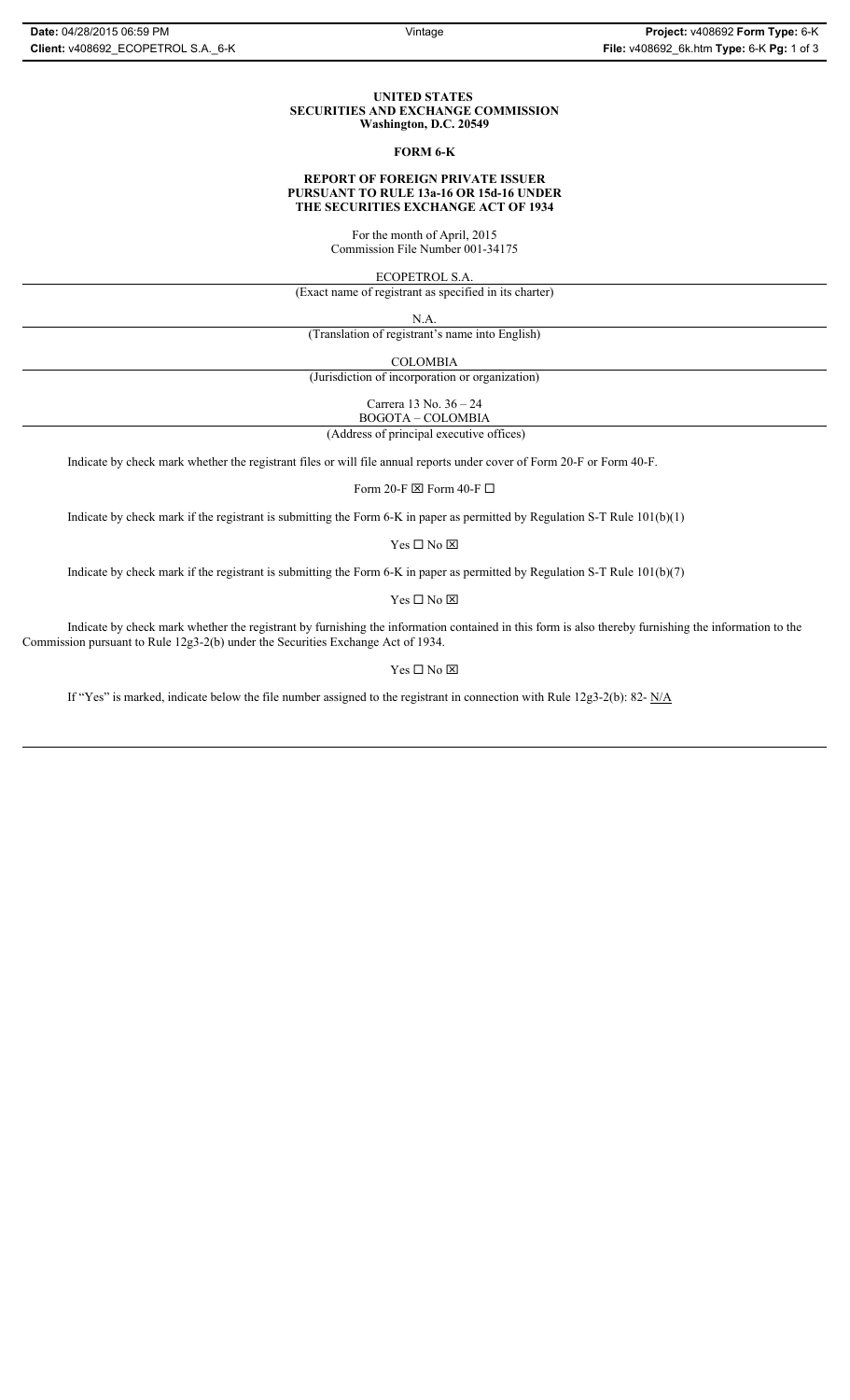## **Correction Notice for Press Release Regarding Board of Directors Committees' Membership**

Ecopetrol S.A. (NYSE: EC, BVC: ECOPETROL, TSX: ECP), hereby issues a correction notice for the statement published on April 22, 2015 clarifying that the chairman of the Compensation and Nomination Committee of the Board of Directors is Mr. Luis Fernando Ramirez and not Mr. Gonzalo Restrepo López, as had been previously indicated.

The committee's membership is not modified.

**Bogota, April 28, 2015**

----------------------------------------

*Ecopetrol is the largest company in Colombia and is an integrated oil and gas company; it is among the top 40 oil companies in the world and among the top four oil companies in Latin America. Besides Colombia – where it generates over 60% of the national production – it has exploration and production activities in Brazil, Peru, the US (Gulf of Mexico) and Angola. Ecopetrol owns the largest refinery in Colombia, most of the pipeline and multi-product pipeline network in the country, and is significantly increasing its participation in bio-fuels.* 

*This release contains statements that may be considered forward looking statements within the meaning of Section 27A of the U.S. Securities Act of 1933 and Section 21E of the U.S. Securities Exchange Act of 1934. All forward-looking statements, whether made in this release or in future filings or press releases or orally, address matters that involve risks and uncertainties, including in respect of the Company's prospects for growth and its ongoing access to capital to fund the Company's business plan, among others. Consequently, changes in the following factors, among others, could cause actual results to differ materially from those included in the forward-looking statements: market prices of oil and gas, our exploration and production activities, market conditions, applicable regulations, the exchange rate, Ecopetrol's competitiveness and the performance of Colombia's economy and industry, to mention a few. We do not intend, and do not assume any obligation to update these forward-looking statements.*

#### **For further information, please contact:**

**Investor Relations Director (A)** Claudia Trujillo Phone: +571-234-5190 e-mail: investors@ecopetrol.com.co

**Media Relations (Colombia)**  Jorge Mauricio Tellez Phone: + 571-234-4329 Fax: +571-234-4480 e-mail: mauricio.tellez@ecopetrol.com.co